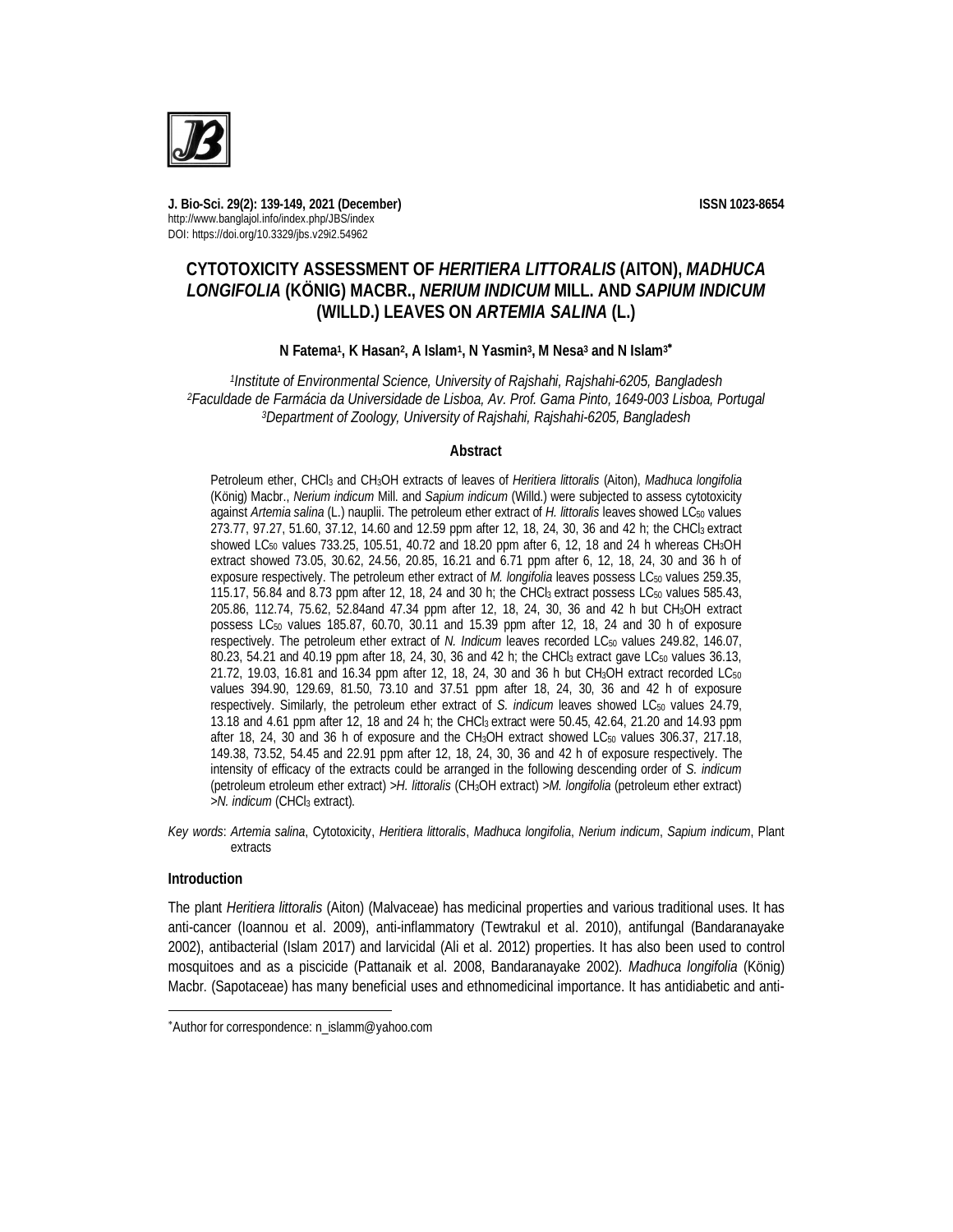inflammatory properties (Ghosh et al. 2009, Dahake et al. 2010), antifungal and antioxidant properties (Prashanth et al. 2010). It also has good larvicidal and ovicidal activities (Banerji et al. 1985). *Nerium indicum* Mill. (Apocynaceae) leaves have been applied externally in the treatment of scabies and to reduce swellings. The leaves and the flowers are cardiotonic, diaphoretic, diuretic, emetic, expectorant and sternutatory (Jawarkar et al. 2012). Leaves and bark are treated as insecticide, rat poison and parasitic (Dey and Chaudhuri 2014, Url 1. 2019). The leaves also exhibited antioxidant (Vinayagam and Sudha 2011), analgesic (Shah et al. 2011) and antiviral (Rajbhandari et al. 2001) activities. *Sapium indicum* (Willd.) is an evergreen tree of Euphorbiaceae. Fruits of this plant have a significant antimicrobial (Chumkaew et al. 2003, Silprasit et al. 2011), insecticidal (Khanam et al. 2008), pesticidal (Khalil 1984, Chowdhury 1996) and antifungal (Miah et al. 1990) activities. *Artemia salina* (L.) (Anostraca: Artemiidae) is commonly known as Brine shrimp belongs to a genus of crustaceans (Crayfish). It is one of the standard organisms for testing the toxicity of chemicals (Ruebhart et al. 2008). The females of this crustacean can produce eggs either as a result of mating or via parthenogenesis. Eggs hatch into nauplii that are about 0.5 mm in length. Eggs can remain in a dormant state as cysts. These cysts can last for several years and will hatch when they are placed in saltwater (Sara 2012). The present investigation was designed to the screening of the crude extracts of the above plants on cytotoxicity of *A. salina.*

### **Materials and Methods**

## **Collection and preparation of the tested plants**

The leaves of the selected plants *H. littoralis*, *M. longifolia*, *N. indicum* and *S. indicum* were collected from Khulna, Bagerhat and Rajshahi Districts of Bangladesh. The leaves of the collected plant were cut into small pieces, spread out in wooden trays and kept in a well-ventilated room to dry them at room temperature. Well dried leaves were ground to powder with a blender, weighed, kept in separate conical flasks and then extracted with a sufficient amount of solvent (petroleum ether, CHCl<sub>3</sub> or CH<sub>3</sub>OH) (100 q  $\times$  300 ml  $\times$  2 times) for 48 h. Filtration was done by Whatman No. 40 filter paper and after evaporation, the extracts were collected in glass vials and kept in a cool place at 4ºC with appropriate labeling.

#### **Hatching of Brine shrimp cysts**

Fresh cysts in vials were purchased from the Pet and Aquarium market of Nilkhet, Dhaka, Bangladesh. Eggs of Brine shrimp were hatched in an aquarium using 1 liter of 1 M NaCl brine solution (pH 8.5). The eggs were incubated for 48 h under fluorescent light and the nauplii were hatched within 24-36 h at 30-35°C. After hatching, the nauplii were transferred to test tubes. Ten nauplii were transferred to each tube. 1.5 ml NaCl solution was added to each test tube.

#### **Test sample preparation and Brine shrimp lethality test**

Test samples at different concentrations were considered as doses prepared in test tubes by addition of a calculated amount of DMSO (dimethylsulfoxide). Then water was added to fill the pre-marked (up to 10 ml) test tubes with the help of a pipette. The nauplii were counted by visual inspection and were released in test tubes containing 10 ml of water and the test tubes were kept at room temperature along with a control batch. Observation of mortality was made after 6, 12, 18, 24, 30, 36 and 42 h of exposure.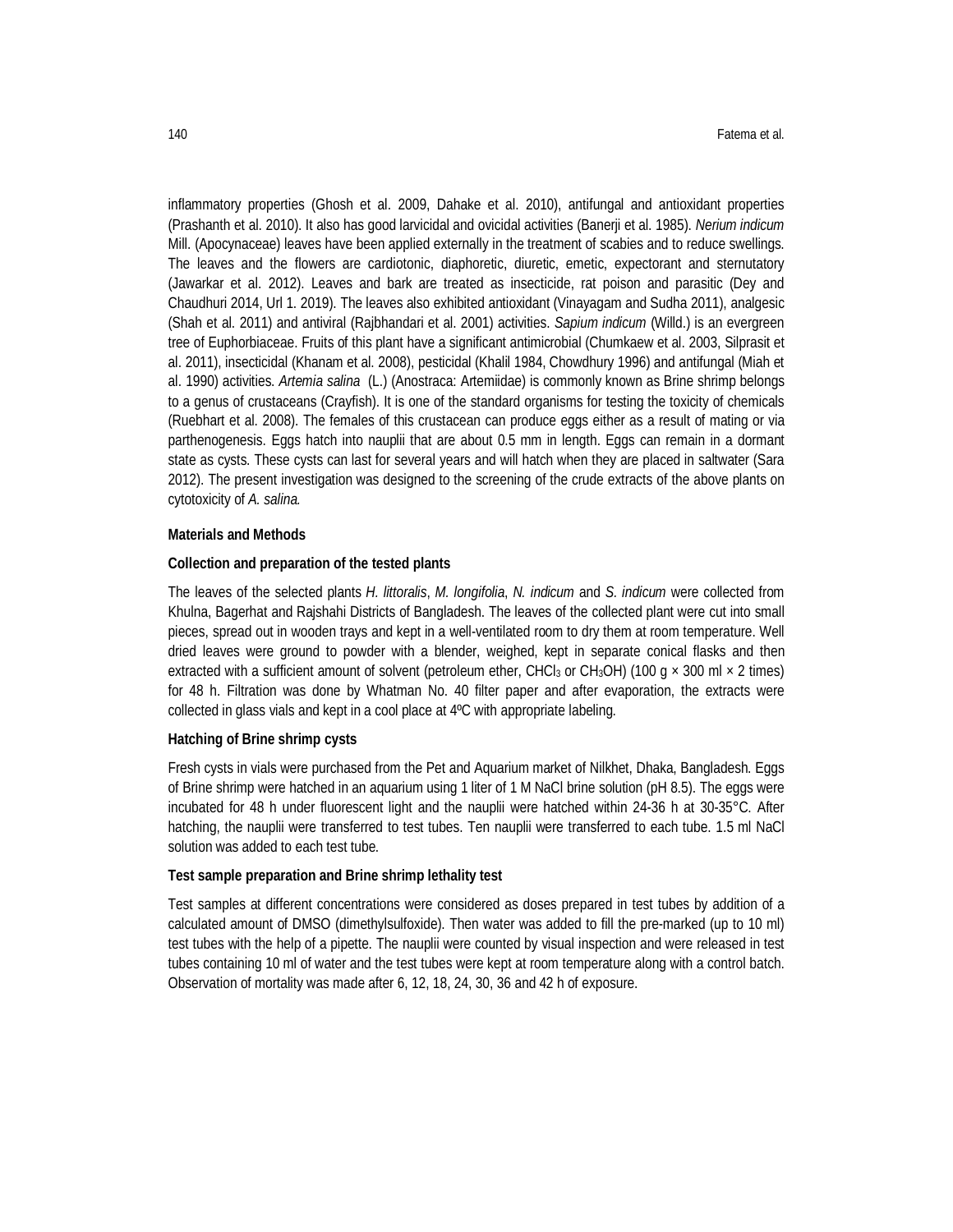Plant extract solutions at different concentrations (for all three extracts of *H. littoralis* leaves in petroleum ether 90.67, 64.67, 53.33, 34.33 and 21.00 ppm; in CHCl<sub>3</sub> 168.67, 101.00, 53.33, 23.33 and 12.50 ppm and in CH3OH were 200.00, 100.00, 50.00, 25.00 and 12.50 ppm. For *M. longifolia* in Petroleum ether were 169.00, 127.00, 101.00, 85.00 and 43.00 ppm; in CHCl<sup>3</sup> 179.00, 119.00, 89.00, 59.00 and 44.00 ppm and in CH3OH were 200.00, 100.00, 50.00, 25.00 and 12.50 ppm. For *N. indicum* in Petroleum ether 200.00, 100.00, 50.00, 25.00 and 12.50 ppm; in CHCl<sup>3</sup> 180, 90, 45, 22.5 and 11.25 and in CH3OH were 100.00, 50.00, 25.00, 12.50 and 6.25 ppm. The doses for all the three extracts of *S. indicum* leaves were in Petroleum ether 100.00, 50.00, 25.00, 12.50 and 6.25 ppm; in CHCl<sub>3</sub> 174.00, 87.00, 43.50, 21.75 and 10.86 ppm and CH3OH 100.00, 50.00, 25.00, 12.50 and 6.25 ppm in artificial seawater containing 1% DMSO (v/v) used for this assay. Ten nauplii were used in each of the test tubes and three replicates were used for each concentration. Test tubes later had 1 ml of NaCl solution added to them. After 6, 12, 18, 24, 30, 36 and 42 h incubation, the number of survivors and count of the dead nauplii was done using a dissection microscope and the percentage of the mortality (%M) for each of the doses was calculated as compared with the control. DMSO (1%) served as the negative control and the final concentration of DMSO in the assay volume was kept always below 1% to prevent possible false effects originating from DMSO toxicity. LC $_{50}$  value is the concentration of the sample required to kill 50% of the Brine shrimp population and this was calculated from the plot of % inhibition against the log concentration of sample extract. According to Meyer et al. (1982), an LC<sub>50</sub> value of less than 1 mg/ml is considered toxic while an LC<sub>50</sub> value greater than 1 mg/ml is deemed to be non-toxic.

#### *Statistical analysis*

In this study, recorded values were expressed as mean  $\pm$  standard error of the mean (SEM). In the cytotoxicity study, LC50-values and 95% of confidence intervals were determined. The mortality (%) was observed using Abbott's formula (Abbott 1925)  $[ P_r = (P_0 - P_c) / (100 - P_c) \times 100$ ; Here,  $P_r =$  corrected mortality (%),  $P_0$  = observed mortality (%) and  $P_c$  = mortality in the control (%)] and subjected to probit analysis (Finney 1947, Busvine 1971).

## **Results**

## *Brine shrimp cytotoxicity*

The cytotoxic activity of the test plants had been shown in Table 1. All the tested plants showed promising cytotoxic potentiality against *A. salina* nauplii of the three extracts for each of the plants in different solvents. For *H. littoralis* [Fig. 1 (a-p): Regression lines] the highest and lowest activity were observed in CH<sub>3</sub>OH (LC<sub>50</sub>)  $= 6.71$  ppm) after 36 h and in CHCl<sub>3</sub> (LC<sub>50</sub>  $= 733.25$  ppm) after 6 h of exposure. For the extracts of M. *longifolia* [Fig. 2 (a-n): Regression lines] the highest and lowest activities were observed in case of petroleum ether (LC<sub>50</sub> = 8.73 ppm) after 30 h and in CHCl<sub>3</sub> (LC<sub>50</sub> = 585.43 ppm) after 12 h of exposure. In case of N. *indicum* [Fig. 3 (a-o): Regression lines] the highest and lowest activity were observed in CHCl<sub>3</sub> (LC<sub>50</sub> = 16.34 ppm) after 36 h and in CH<sub>3</sub>OH (LC<sub>50</sub> = 394.90 ppm) after 18 h of exposure. Finally, the highest and lowest efficacies were observed in petroleum ether (LC<sub>50</sub> = 4.61 ppm) after 24 h and in CH<sub>3</sub>OH (LC<sub>50</sub> = 306.37 ppm) after 12 h of exposure in case of *S. indicum* [Fig. 4 (a-m): Regression lines].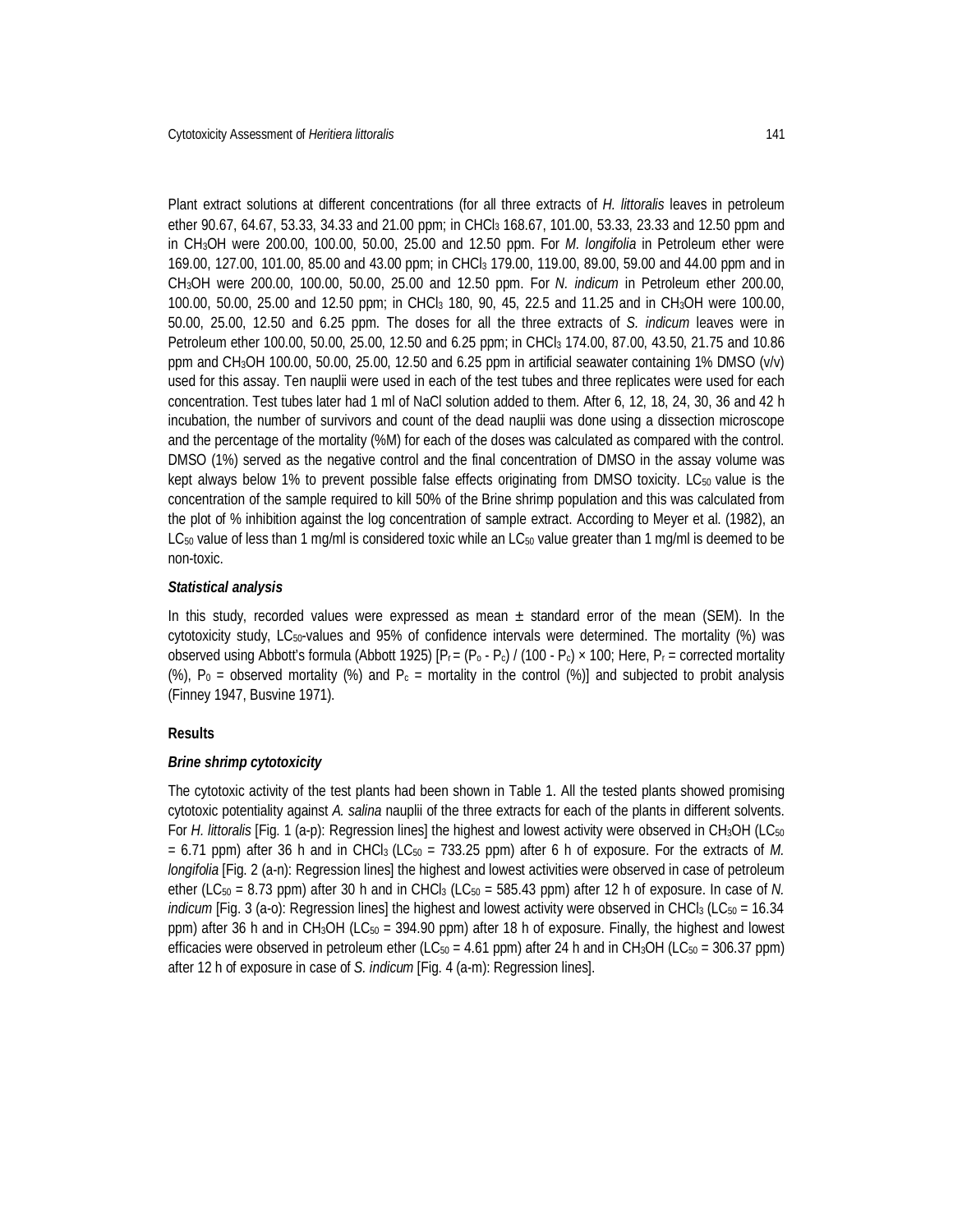According to the intensity of activity, the extracts of the test plants could be arranged in the following descending order: *S. indicum* (petroleum ether extract) >*H. littoralis* (CH3OH extract) >*M. longifolia* (petroleum ether extract) >*N. indicum* (CHCl<sup>3</sup> extract).

| Plant<br>name    | Solvent            | LC <sub>50</sub> (ppm) at different exposure |                 |           |           |                          |          |               |
|------------------|--------------------|----------------------------------------------|-----------------|-----------|-----------|--------------------------|----------|---------------|
|                  |                    | 6 h                                          | 12 <sub>h</sub> | 18h       | 24 h      | 30 h                     | 36 h     | 42 h          |
| H. littoralis    | Petroleum<br>ether |                                              | 273.77(a)       | 97.27(b)  | 51.60(c)  | 37.12(d)                 | 14.60(e) | 12.59(f)      |
|                  | CHCl <sub>3</sub>  | 733.25(q)                                    | 105.51(h)       | 40.72(i)  | 18.20(j)  | $\overline{\phantom{a}}$ |          | $\frac{1}{2}$ |
|                  | CH <sub>3</sub> OH | 73.05(k)                                     | 30.62(l)        | 24.56(m)  | 20.85(n)  | 16.21(0)                 | 6.71(p)  |               |
| М.<br>longifolia | Petroleum<br>ether |                                              | 259.35(a)       | 115.17(b) | 56.84(c)  | 8.73(d)                  |          |               |
|                  | CHCl <sub>3</sub>  |                                              | 585.43(e)       | 205.86(f) | 112.74(q) | 75.62(h)                 | 52.84(i) | 47.34(j)      |
|                  | CH <sub>3</sub> OH |                                              | 185.87(k)       | 60.70(l)  | 30.11(m)  | 15.39(n)                 |          |               |
| N.<br>indicum    | Petroleum<br>ether |                                              |                 | 249.81(a) | 146.07(b) | 80.23(c)                 | 54.21(d) | 40.19(e)      |
|                  | CHCl <sub>3</sub>  |                                              | 36.13(f)        | 21.72(q)  | 19.03(h)  | 16.81(i)                 | 16.34(j) |               |
|                  | CH <sub>3</sub> OH |                                              |                 | 394.90(k) | 129.69(I) | 81.50(m)                 | 73.10(n) | 37.51(0)      |
| S. indicum       | Petroleum<br>ether |                                              | 24.79(a)        | 13.18(b)  | 4.61(c)   |                          |          |               |
|                  | CHCl <sub>3</sub>  |                                              |                 | 50.45(d)  | 42.64(e)  | 21.20(f)                 | 14.93(g) |               |
|                  | CH <sub>3</sub> OH |                                              | 306.37(h)       | 217.18(i) | 149.38(i) | 73.52(k)                 | 54.45(l) | 22.91(m)      |

**Table 1.** LC<sup>50</sup> values of the leaf extracts of *H. littoralis*, *M. longifolia*, *N. indicum* and *S. indicum* on Brine shrimp *A. salina* nauplii

Respective regression lines of the LC<sub>50</sub> values in Table 1 are given in Fig. 1 (a-p), Fig. 2 (a-n), Fig. 3 (a-o) and Fig. 4 (a-m) below.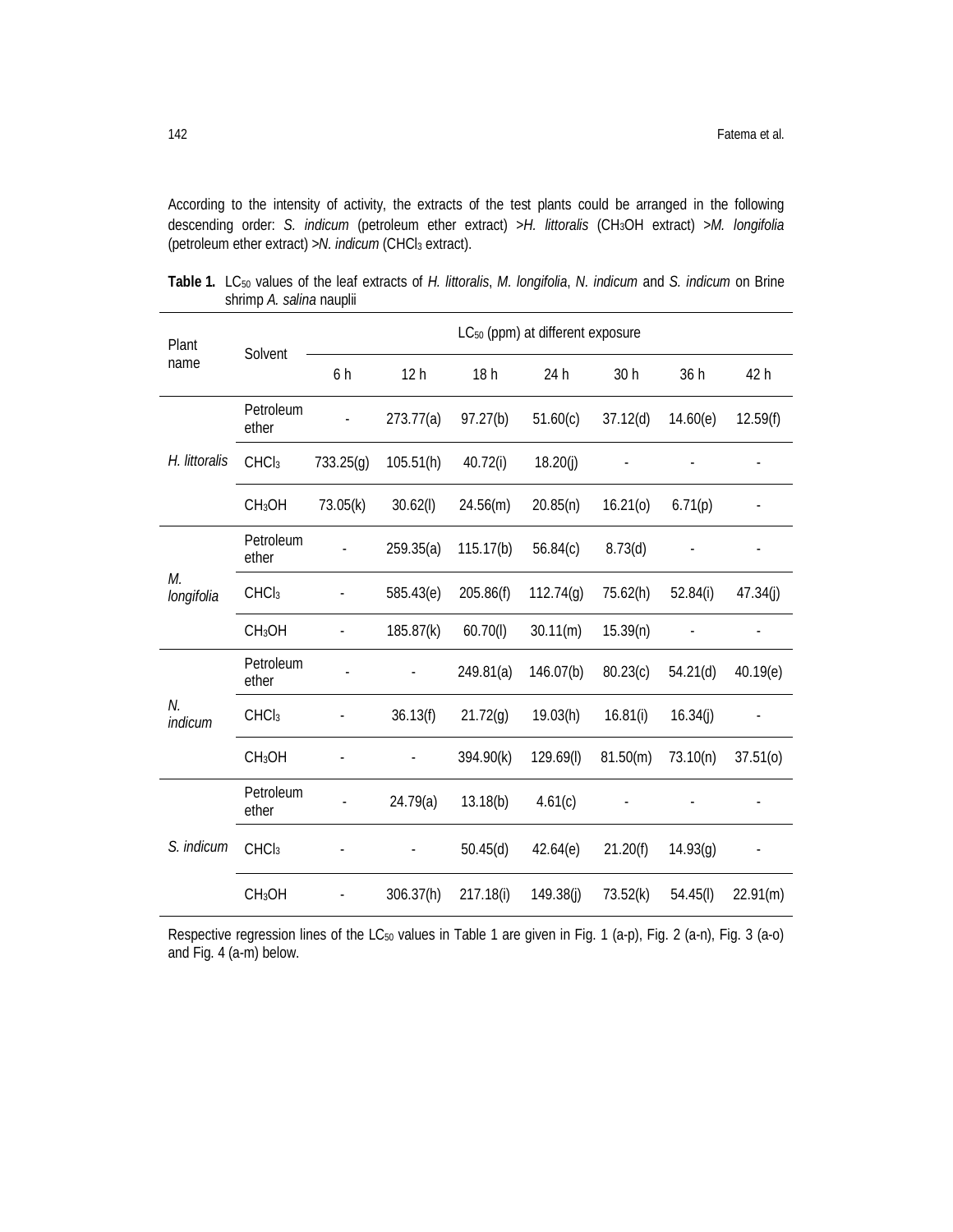

**Fig. 1 (a-p):** Regression lines of *H. littoralis* extracts against *A*. *salina* nauplii at different hours of exposure.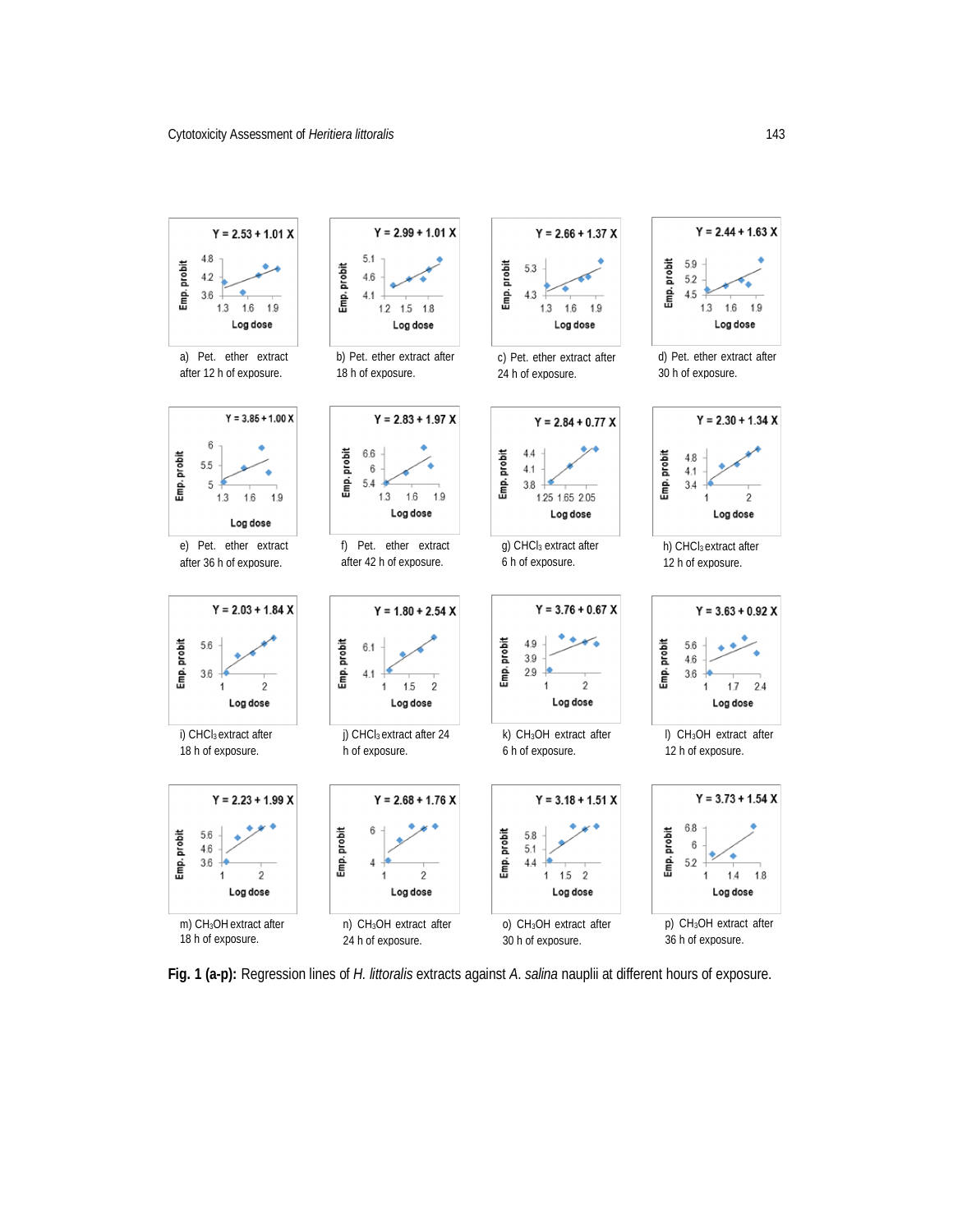

**Fig. 2 (a-n):** Regression lines of *M. longifolia* extracts against *A*. *salina* nauplii at different hours of exposure.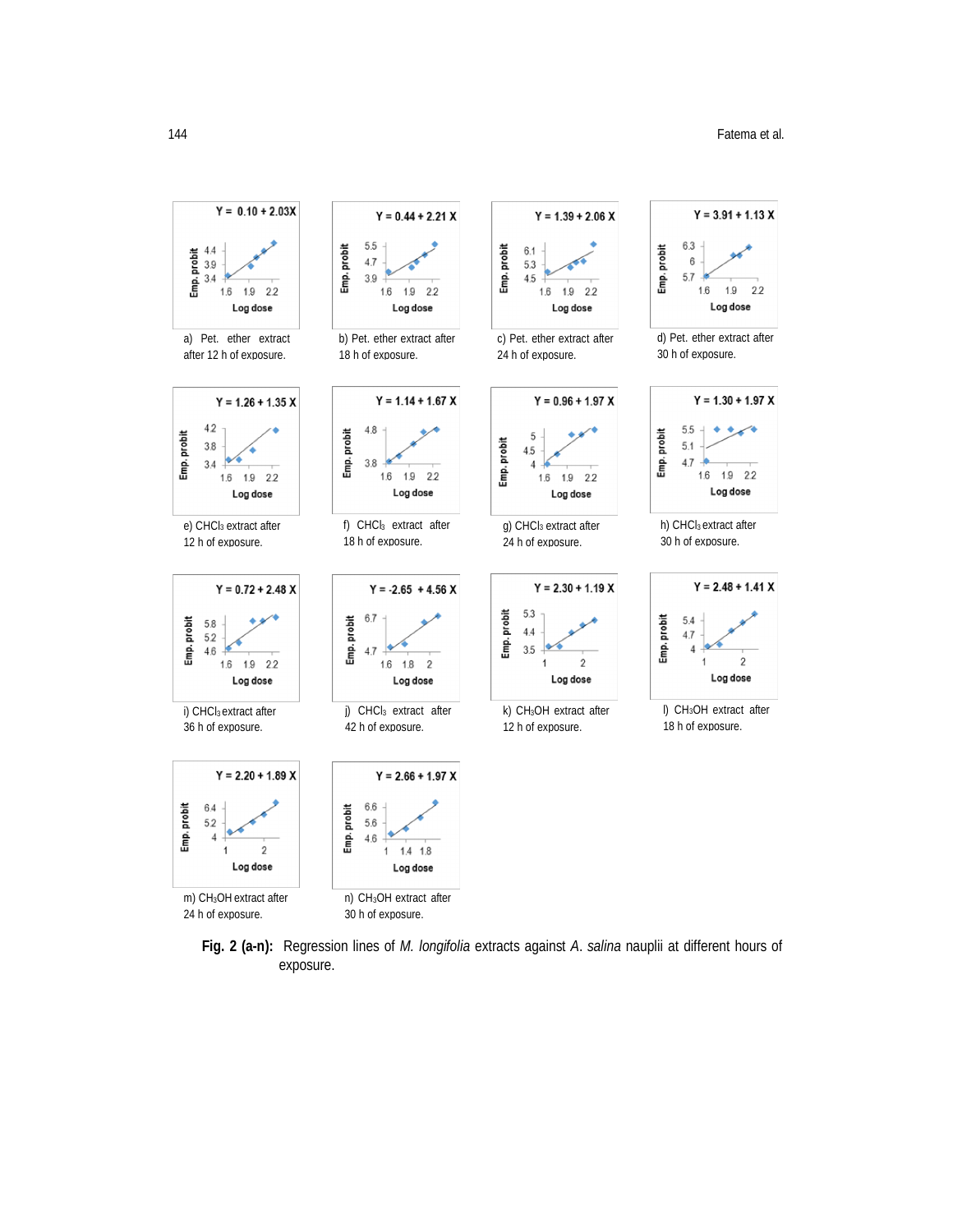

**Fig. 3 (a-o):** Regression lines of *N. indicum* extracts against *A*. *salina* nauplii at different hours of exposure.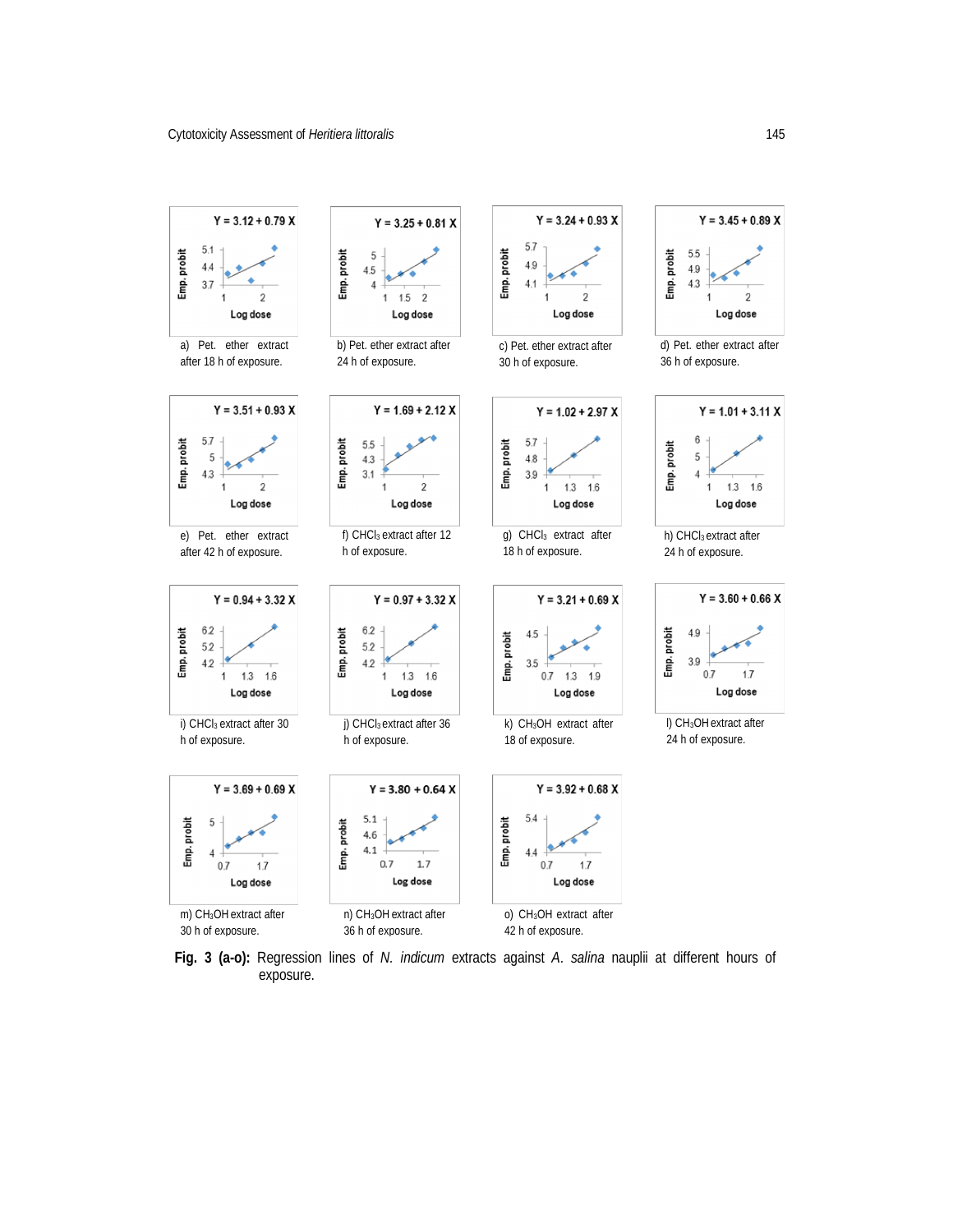



m) CH3OH extract after 42 h of exposure.

**Fig. 4 (a-m):** Regression lines of *S. indicum* extracts against *A*. *salina* nauplii at different hours of exposure.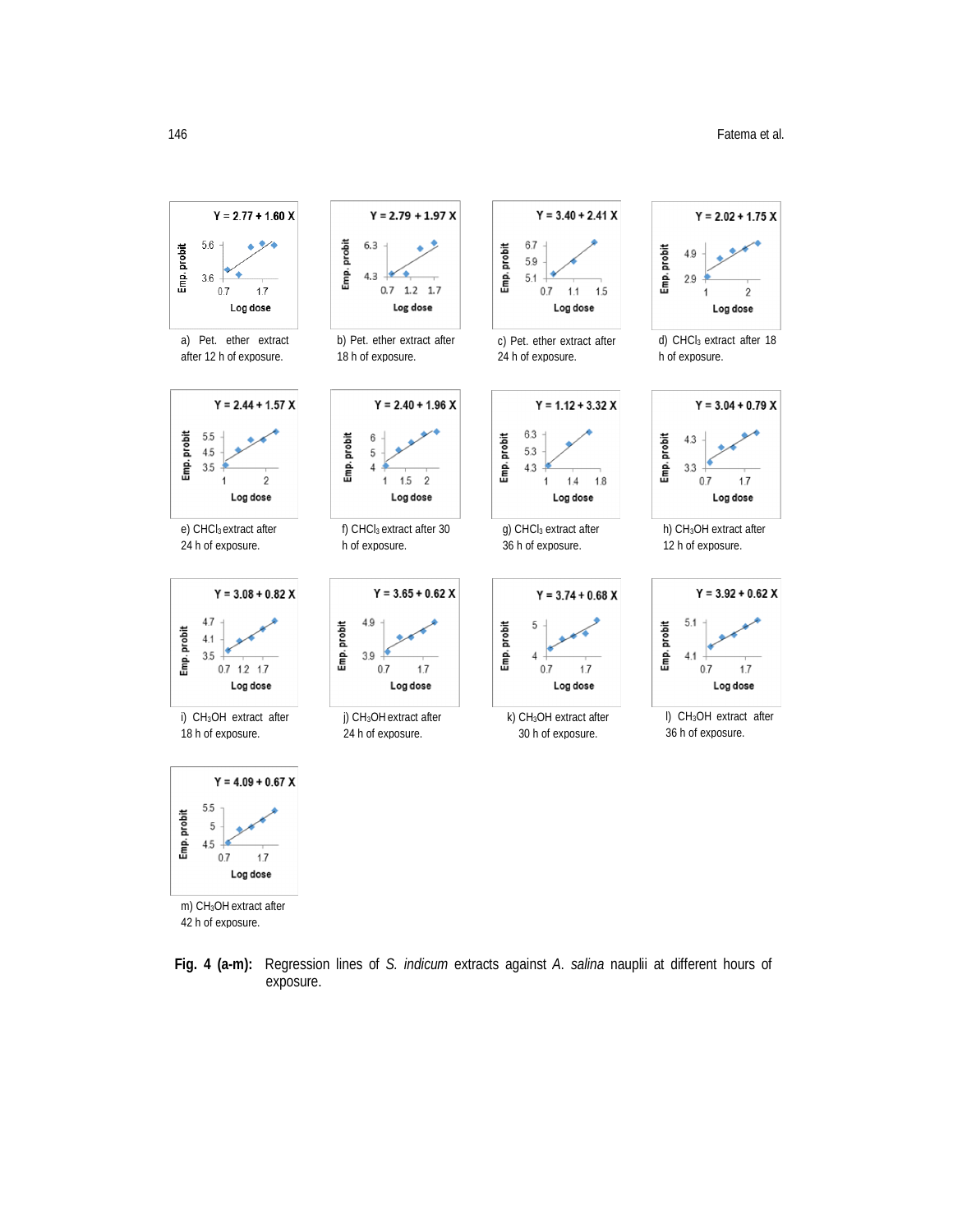## **Discussion**

The findings of this investigation on the four medicinal plants *H. littoralis*, *M. longifolia*, *N. indicum* and *S. indicum* have got support from the works of previous researchers. Patra and Mohanta (2014) reported the antimicrobial activities of the mangrove plant *H. littoralis.* Salini (2015) found this plant used as a mosquito control agent, cure for diarrhoea and as a fish toxicant. Bark, leaves, roots and stems are used by rural people for the treatment of diabetes and goitre, gastrointestinal disorders, skin diseases and hepatic disorders (Ali et al. 2011, Hossain et al. 2013, Patra and Thatoi 2013). The potentiality of the alcoholic extract of leaves and flowers of *M. longifolia* are revealed significant antibacterial activities against *Staphylococcus aureus*, *Bacillus subtilis*, *Escherichia coli*, *Pseudomonas aeruginosa* and antifungal activities against *Aspergillus oryzae* and *Aspergillus niger* (Kalaivani and Jagadeesan 2013). Purohit et al. (2012) reported the immunomodulatory activity of *M. longifolia* and reported ethanolic extract enhances the humoral and cellmediated immune response in Swiss albino mice. Chetwani et al. (2017) reported the leaves extracts of *N. indicum* were found to be active against the bacteria *Pseudomonas aeruginosa*. Reddy (2010) reported the alcoholic extract of *N. indicum* leaves inhibited the growth rate of some bacterial spp. *Staphylococcus aureus*, *Candida albicans* and some fungi *Aspergillus niger*, Mucor., *Rhizopus* and *Penicillium* even at lower concentrations. Leaves of this plant exhibited antioxidant (Vinayagam and Sudha 2011), antiviral (Rajbhandari et al. 2001) and analgesic (Shah et al. 2011) properties. Very strong support was reported from previous researchers on the potentiality of the plant *S. indicum*. Azis et al. (2015) described that *S. indicum*  has good wound healing properties. They also mentioned the cytotoxic effects of *S. indicum*. The findings of Rahman and Monowar (2014) revealed that the petroleum ether extract of the fruit is more toxic than organochlorine compounds. The intravenous and oral administration of the extract kills laboratory animals, rats and mice that can be used as an alternative source of bio-pesticides (Rahman and Monowar 2014). Thus, the test plants *H. littoralis*, *M. longifolia*, *N. indicum* and *S. indicum* need further investigations to be attempted to reveal their total usefulness in the field of health and pest control technology.

#### **Conclusion**

By analyzing the results of cytotoxicity tests of *H. littoralis*, *M. longifolia, N. indicum* and *S. indicum* leaf extracts in petroleum ether, CHCl<sub>3</sub> and CH<sub>3</sub>OH against *A. salina* it could be concluded that the plants have some bioactive potentials and that could be used in controlling pest organisms in aquatic media. Further studies on isolation and identification of the biologically active compounds of these plants are necessary.

#### **Acknowledgements**

The authors are grateful to the University Grants Commission (UGC) of Bangladesh for a research grant, the Director of the Institute of Environmental Science and the Chairman of the Department of Zoology, University of Rajshahi, Bangladesh for providing laboratory facilities.

#### **References**

- Abbott WS (1925). A method of computing the effectiveness of an insecticide. Journal of Economic Entomology, 18(2): 265-267.
- Ali M, Nahar K, Sintaha M, Khaleque HN, Jahan FI, Biswas KR, Swarna A, Monalisa MN, Jahan R and Rahmatullah M (2011)*.* An evaluation of antihyperglycemic and antinociceptive effects of methanol extract of *Heritiera fomes* Buch-Ham. (Sterculiaceae) barks in Swiss albino mice. Advances in Natural and Applied Sciences, 5(2): 116-121.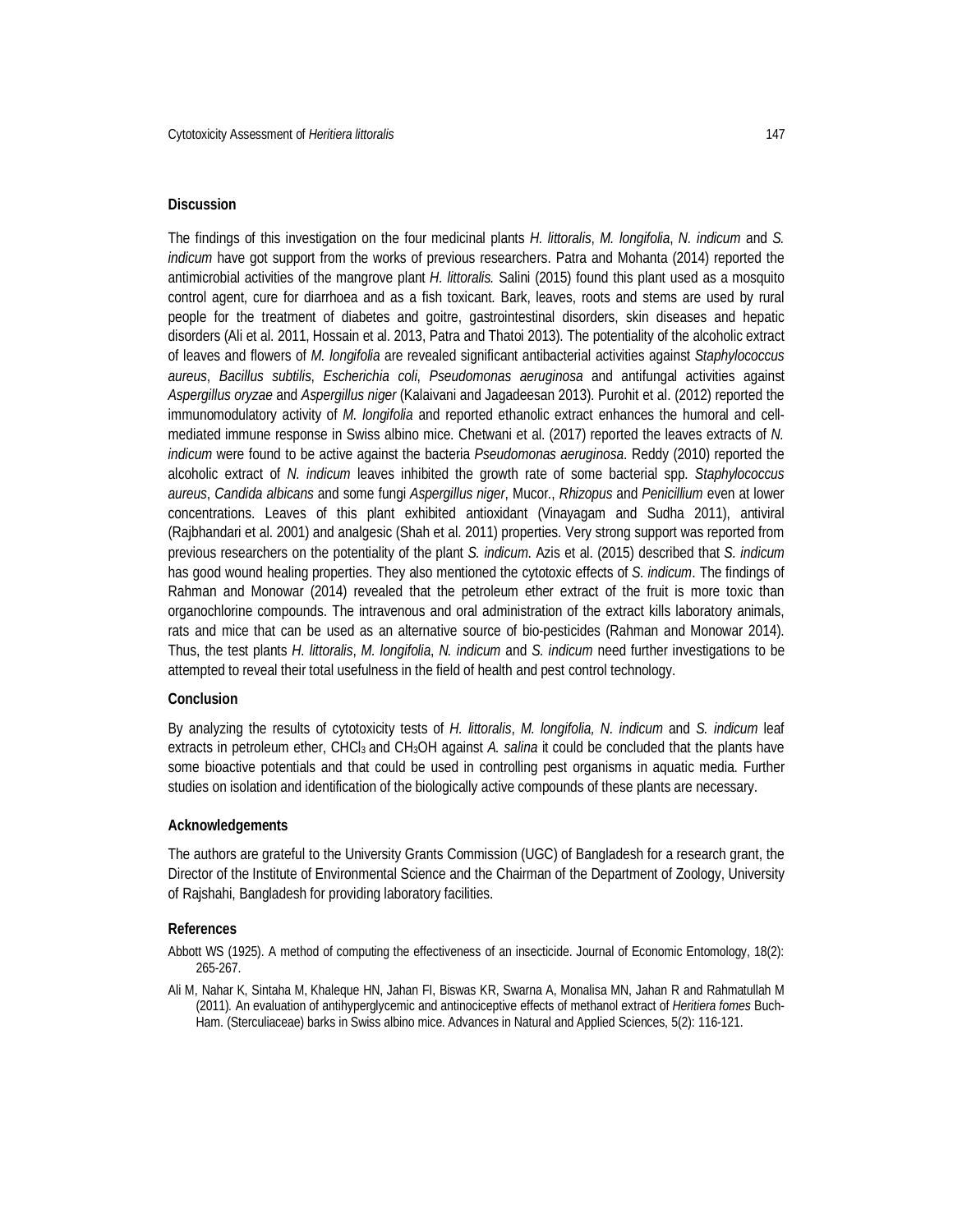- Ali MS, Ravikumar S and Beula JM (2012). Spatial and temporal distribution of mosquito larvicidal compounds in Mangroves. Asian Pacific Journal of Tropical Disease, 2(5): 401-404.
- Azis HA, Taher M, Susanti D and Zakaria ZA (2015). *In vitro* wound healing activity of *Sapium indicum* Willd. leaf extracts. African Journal of Traditional and Complementary Alternative Medicine, 12(2): 126-132.
- Bandaranayake WM (2002). Bioactivities, bioactive compounds and chemical constituents of mangrove plants. Wetlands Ecology and Management, 10: 421-452.
- Banerji R, Misra G and Nigam SK (1985). *Madhuca indica* leaf saponin and its biological activity. Fitoterpia, 56(3): 186-188.
- Busvine JR (1971). *A Critical Review of the Techniques for Testing Insecticides.* Commonwealth Agricultural Bureau, London. pp. 345.
- Chetwani K, Agnihotri DRK and Chaturvedi DP (2017). Aqueous, acetone and ethanolic extract of *Nerium indicum* L. as potential antibacterial agent against *Pseudomonas aeruginosa*. International Journal of Applied Environmental Sciences, 12(9): 1721-32.
- Chowdhury R (1996). Piscicidal effects of some indigenous plant extracts on *Heteroptneusts fossilis* (Bloch) and *Anabas testudineus* (Bloch). MSc Thesis, University of Chittagong, Bangladesh.
- Chumkaew P, Karalai C, Ponglimanont C and Chantrapromma K (2003). Antimycobacterial activity of phorbol esters from the fruits of *Sapium indicum*. Journal of Natural Products, 66: 4540-43.
- Dahake AP, Chakma CS, Joshi D, Chakma RC and Tripathi A (2010). Antioxidant activity of methanolic extract of *Madhuca longifolia* bark. Journal of Pharmacy Research, 3(8): 1709-11.
- Dey P and Chaudhuri TK (2014). Pharmacological aspects of *Nerium indicum* Mill: A comprehensive review. Pharmacognosy Review, 8(16): 156-162.
- Finney DJ (1947). *Probit Analysis: A Statistical Treatment of the Sigmoid Response Curve*. Cambridge University Press, London. pp. 333.
- Ghosh R, Dhande I, Kakade VM, Vohra RR, Kadam VJ and Mehra SB (2009). Antihyperglycemic activity of *Madhuca longifolia* in alloxan-induced diabetic rats. The Internet Journal of Pharmacology, 6(2): 354-358.
- Hossain MA, Panthi S, Asadujjaman M, Khan SR, Ferdous F and Sadhu SK (2013). Phytochemical and pharmacological assessment of the ethanol leaves extract of *Heritiera fomes* Buch. Ham. (Family- Sterculiaceae). Journal of Porphyrins and Phthalocyanines, 2: 95-101.
- Ioannou E, Abdel-Razik AF, Zervou M, Christofidis D, Alexi X, Vagias C, Alexis MN and Roussis V (2009). Epidioxysterols from the gorgonian *Eunicella cavolini* and the ascidian *Trididemnum inarmatum*: Isolation and evaluation of their antiproliferation activity. Steroids, 74: 73-80.
- Islam MA (2017). Evaluation of antioxidant activity and determination of total phenolic content of leaves extract of *Heritiera littoralis* (Sundari tree). MS Thesis, Daffodil International University, Bangladesh.
- Jawarkar AG, Shrirao AV, Mohale DS, Chandewar AV, Marathe SJ and Mahajan PG (2012). Brief review on medicinal potential of *Nerium indicum*. International Journal of Institutional Pharmacy and Life Sciences, 2(2): 521-527.
- Kalaivani M and Jegadeesan M (2013). Antimicrobial activity of alcoholic extract of leaves and flowers of *Madhuca longifolia*. International Journal of Scientific and Research Publications, 3(5): 1-3.
- Khalil MI (1984). Study on the piscicidal property of the indigenous *Sapium indicum* fruits (Fam. Euphorbiaceae). MSc Thesis, University of Dhaka, Bangladesh.
- Khanam LAM, Khan AR, Khalequzzaman M and Rahman SM (2008). Effect of *Sapium indicum*, *Thevetia neriifolia* and *Jatropha gossypifolia* seed extract on the fecundity and fertility of *Tribolium castaneum* and *Tribolium confusum*. Bangladesh Journal of Scientific and Industrial Research, 43(1): 55-66.
- Meyer BN, Ferrigni NR, Putnam JE, Jacobsen LB, Nichols DE, Nicols JL and McLaughlin (1982). Brine shrimp: A convenient general bioassay for active plant constituents. Planta Medica, 45(5): 31-34.